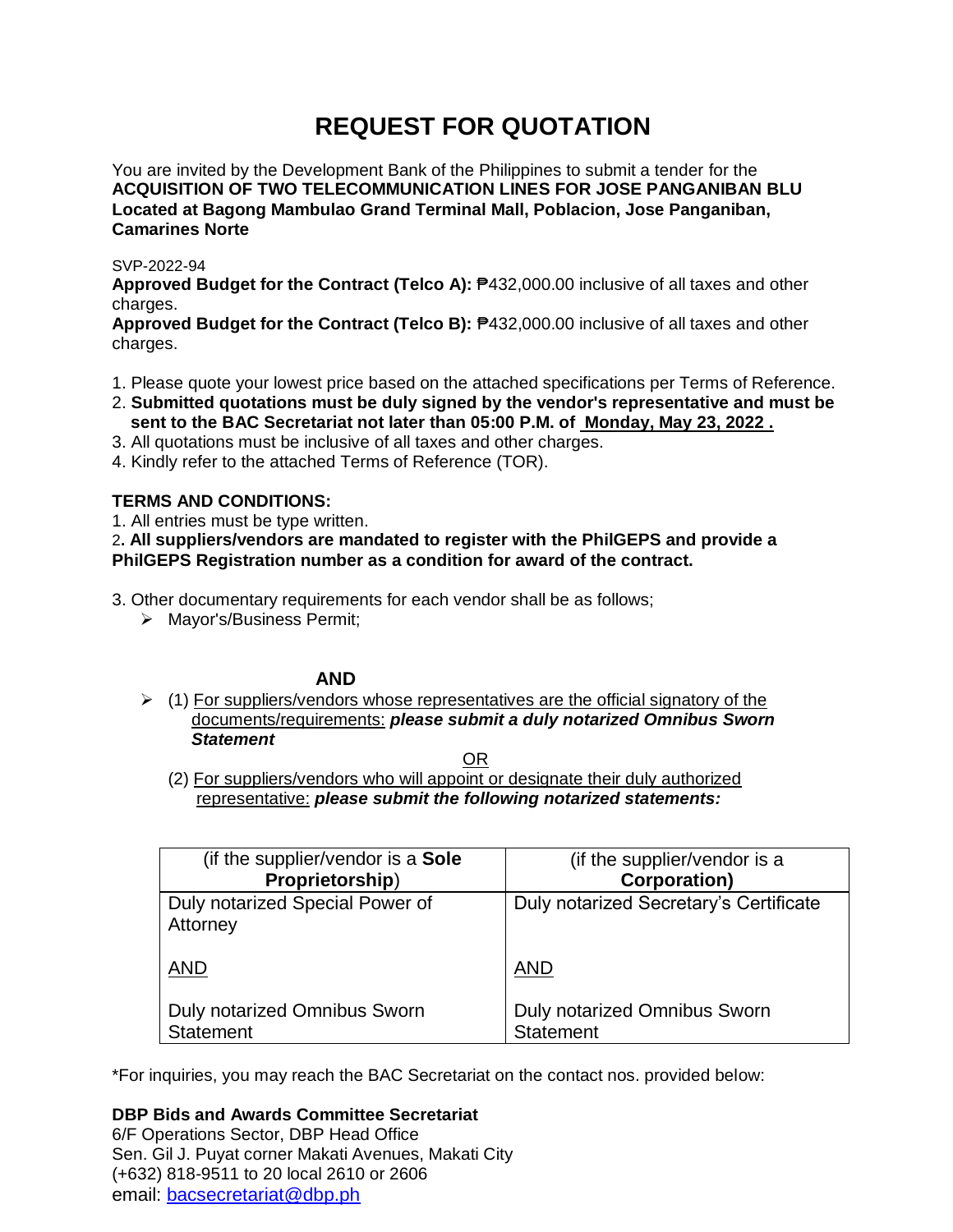#### **Annex A**

## ACQUISITION OF NEW, ADDITIONAL AND/OR REPLACEMENT TELECOMMUNICATION LINE/CONNECTIVITY SERVICE FOR THE DEVELOPMENT BANK OF THE PHILIPPINES (DBP)-**JOSE PANGANIBAN BLU**

#### APPROVED BUDGET FOR THE CONTRACT: Telco A: Php 432,000 . Telco B: Php 432,000

#### **TECHNICAL SPECIFICATIONS**

## A. BACKGROUND

The telecommunication connectivity service (line) is for the connection of DBP online systems, services and facilities in any of the following DBP remote sites:

- A.1. Branch Office, including:
	- A.1.a. Lending Center
	- A.1.b. Cash Center
	- A.1.c. Branch-Lite Unit
- A.2. Automated Teller Machine (ATM)

#### **B. OBJECTIVE**

To acquire stable, reliable and secure telecommunication connectivity/line service to link DBP remote sites to the Head Office from an authorized and qualified telecommunication service provider (Telco).

#### C. COVERAGE OF THE CONTRACT

The contract will be for a one (1) year period starting from date of acceptance of service with the option for automatic renewal.

#### **D. MINIMUM SPECIFICATIONS**

- D.1. Connectivity/Line Service Availability
	- > The minimum availability of service is 99.6%.
- D.2. Connectivity/Line Specifications
- D.2.a. Branch Office ☑
	- D.2.a.l. Wired MPLS/VPN, Radio Last Mile with minimum of 2 Mbps bandwidth
	- D.2.a.ii. Inclusive network equipment, such as router and or router/modem, must not be on End-of-Life/End-of-Support status within the contract period
	- D.2.a.iii. Router must support GRE/mGRE tunneling and IP Security (ex. dynamic VPN) and SNMP
	- D.2.a.iv. DBP shall have the full access of the router
	- D.2.a.v. Provide near real time and historical link monitoring

## D.2.b. ATM - Wired

- D.2.b.i. VPN connection at least 128 Kbps via MPLS
- D.2.b.ii. Inclusive network equipment, such as router and or router/modem, must not be on End-of-Life/End-of-Support status within the contract period
- D.2.b.iii. Support GRE tunneling and SNMP
- D.2.b.iv. Provide near real time and historical link monitoring

Page 1 of 4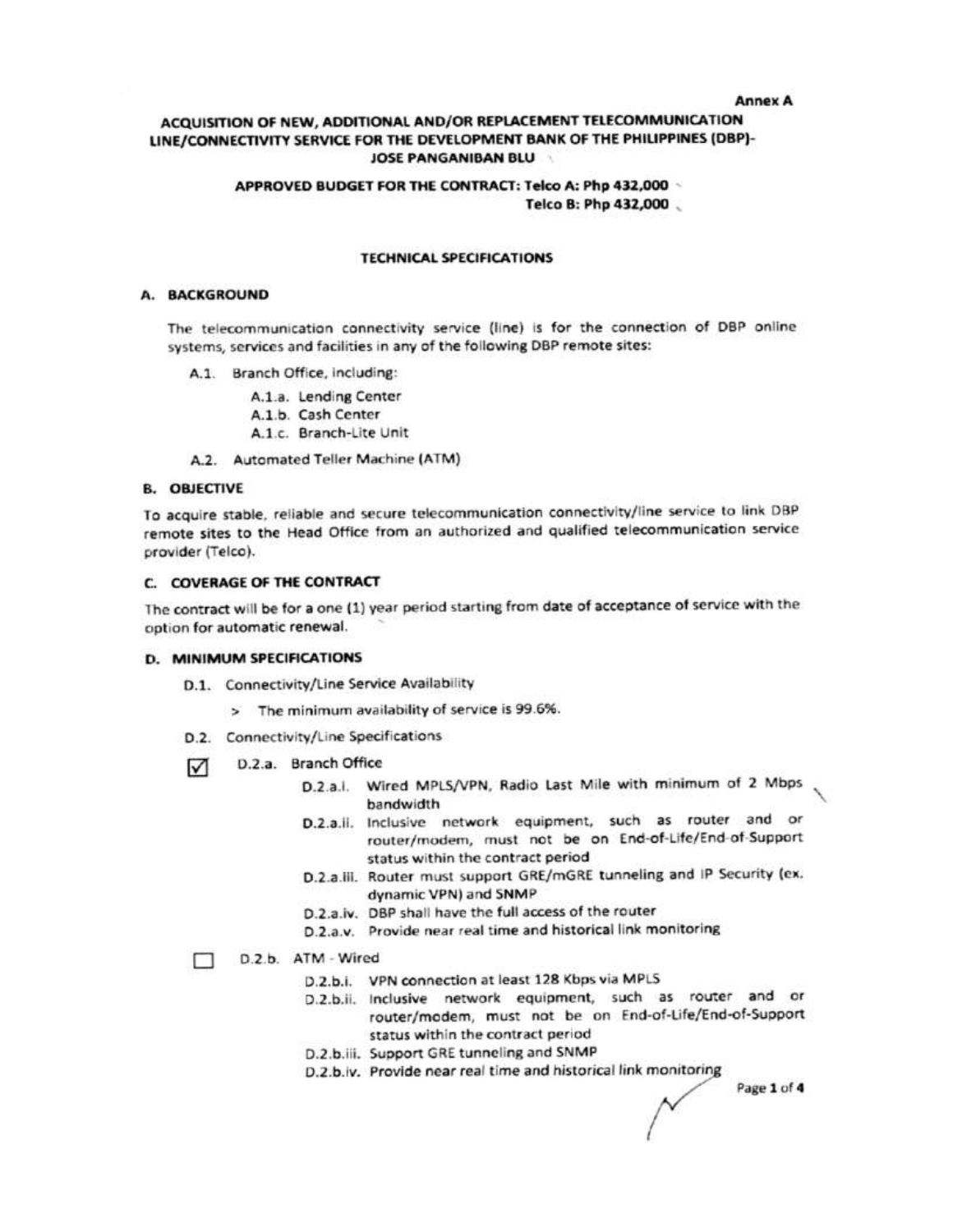ACQUISITION OF NEW, ADDITIONAL AND / OR REPLACEMENT OF TELECOMMUNICATION LINE/ CONNECTIVITY SERVICE FOR THE DEVELOPMENT BANK OF THE PHILIPPINES (DRP)

- D.2.c. ATM Wireless
	- D.2.c.i. Provide data transmission function by public GPRS/ GSM network or higher
	- D.2.a.vi. Inclusive network equipment, such as router and or router/modem, must not be on End-of-Life/End-of-Support status within the contract period
	- D.2.c.ii. Support GRE Tunneling and SNMP
	- D.2.c.iii. Provide GUI access for local and remote management
	- D.2.c.iv. Operate at -30~+75"C temperature
	- D.2.c.v. Has LED status indication
	- D.2.c.vi. Support RJ45 console port
	- D.2.c.vii. Include: 1 power cord, 2 antennas, 1 console cable, 1 set documentation
	- D.2.c.viii. Provide near real time and historical link monitoring.
	- D.2.c.ix. Meet the average latency requirement of not greater than 200ms measured using the Ping utility or any similar mobile applications
	- D.2.c.x. Meet signal requirement of not less than 2 bars measured using mobile or similar devices capable of said measurement
	- D.2.c.xi. DBP shall have full access to the Modem/Router
- D.3. Support Services and Incident Management
	- D.3.a. The Telco shall provide 24 x 7 onsite, telephone and email support. For every service unavailability/downtime reported, the response time shall be within thirty (30) minutes.
	- D.3.b. Upon the occurrence of service unavailability/downtime, the Telco shall:
		- D.3.b.i. Conduct problem isolation/resolution and link restoration activities
		- D.3.b.ii. Notification via electronic mail (E-mail) and telephone within one (1) hour of the occurrence
		- D.3.b.iii. Minimum of twice a day status report to DBP via E-Mail
		- D.3.b.iv. Estimated time of arrival (ETA) if onsite activities required
		- D.3.b.v. Estimated time of resolution (ETR)
		- D.3.b.vi. Root cause
		- D.3.b.vii. Comply with DBP policies on security and confidentiality during support services.
	- D.3.c. The Telco shall submit an incident report stating the reason/s for the outage and detailing the steps undertaken to resolve a particular problem upon DBP's request.
	- D.4. Service Performance Review
		- > The Telco shall conduct a performance review session at least once every quarter of a year

## E. TELECOMMUNICATION CONNECTIVITY/LINE REQUIREMENT CLASSIFICATION

The primary objective of the following provisions is to have multiple Telcos per site, providing service redundancy, high availability and avoiding single point of failure.

E.1. New Telecommunication Line Requirement

E.1.a. Covered Sites

Page 2 of 4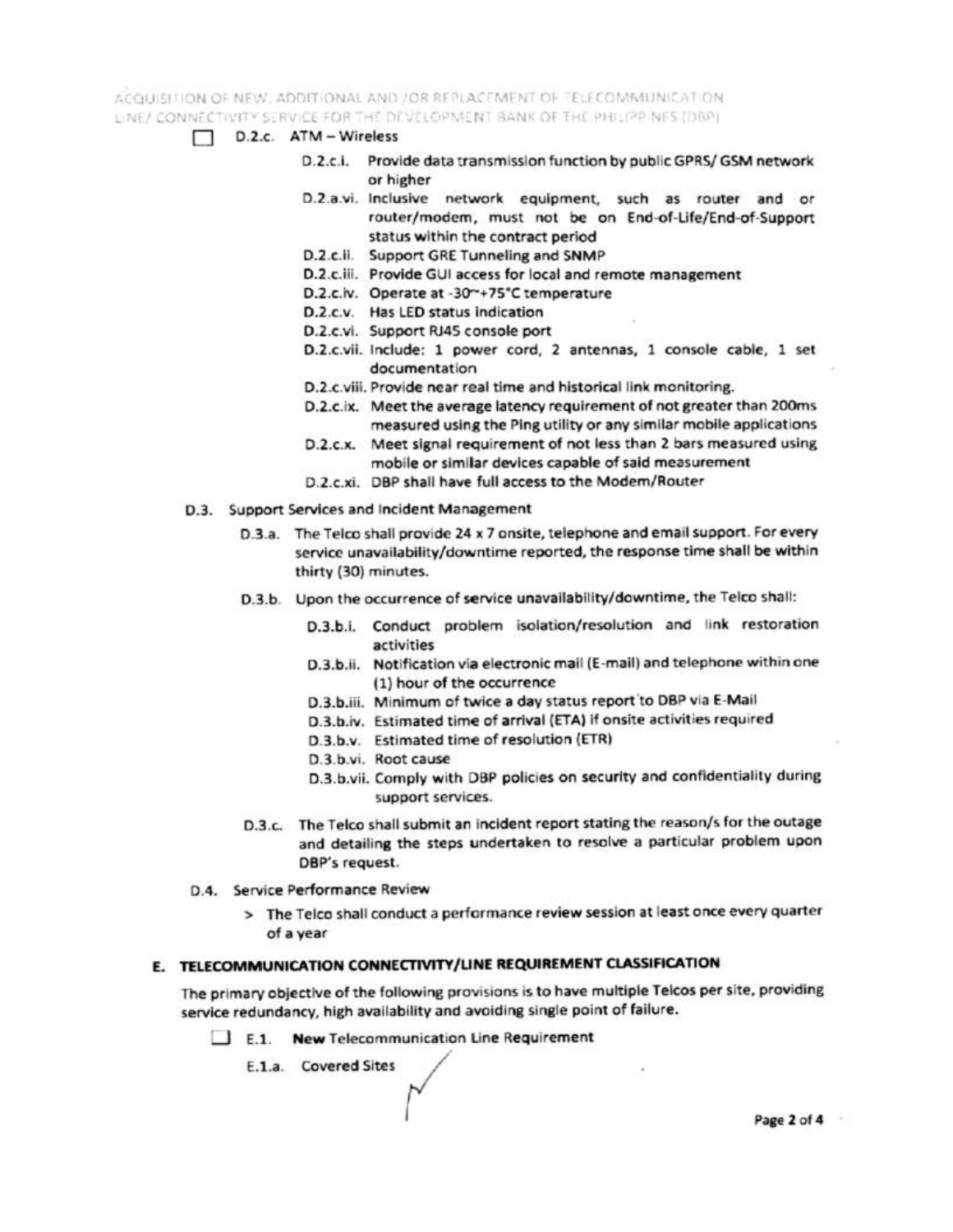ACQUISITION OF NEW, ADDITIONAL AND /OR REPLACEMENT OF TELECOMMUNICATION LINE/ CONNECTIVITY SERVICE FOR THE DEVELOPMENT BANK OF THE PHILIPPINES (DBP)

- > New remotes sites
- E.1.b. Telco Selection Criteria
	- > Telecommunication Line for Branch Office
		- E.1.b.i. Two (2) different Telcos (Telco A and Telco B) shall be selected
		- E.1.b.ii. Telco A is the lowest (winning) provider
		- E.1.b.iii. Telco B is the second lowest provider
	- > Telecommunication Line for Additional ATM Facility of a Branch Office .
		- E.1.b.iv. The Telco must be different from the one which has the majority or most of the telecommunication connectivity services provided for the ATM/s of that Branch Office
- E.2. Additional Telecommunication Line Requirement
	- E.2.a. Covered Sites
		- > For existing sites with existing telecommunication line/s
	- E.2.b. Telco Exception
		- > The Telco/s of the existing line/s servicing the site shall not be invited and will not be allowed to participate
- $\sqrt{ }$ E.3. Replacement Telecommunication Line Requirement
	- E.3.a. Covered Sites
		- > For existing sites with existing telecommunication line/s
	- E.3.b. Telco Exception
		- E.3.b.i. For Telco Redundancy Replacement
			- > The Telco of the existing line/s servicing the site including the one to be replaced shall not be invited and will not be allowed to participate
		- E.3.b.ii. Replacement for the Purpose of Telecommunication Line Capacity (Bandwidth) Upgrade
			- > The Telco of the other existing line/s servicing the site (i.e., other than the one to be replaced) shall not be invited and will not be allowed to participate
		- E.3.b.iii. For Wireless to Wired Facility Replacement
			- > The Telco of the other existing line/s servicing the site (i.e., other than the one to be replaced) shall not be invited and will not be allowed to participate

#### **F. DISCONTINUANCE OF SERVICE**

DBP can opt to discontinue the service within the contract period without pre-termination fee/s, if the Telco provider fails to meet the required minimum availability of service, specified in item D.1, for three (3) consecutive months (3-strike rule)

G. PAYMENT

The payment shall be in a monthly basis every after the service acceptance.

Page 3 of 4